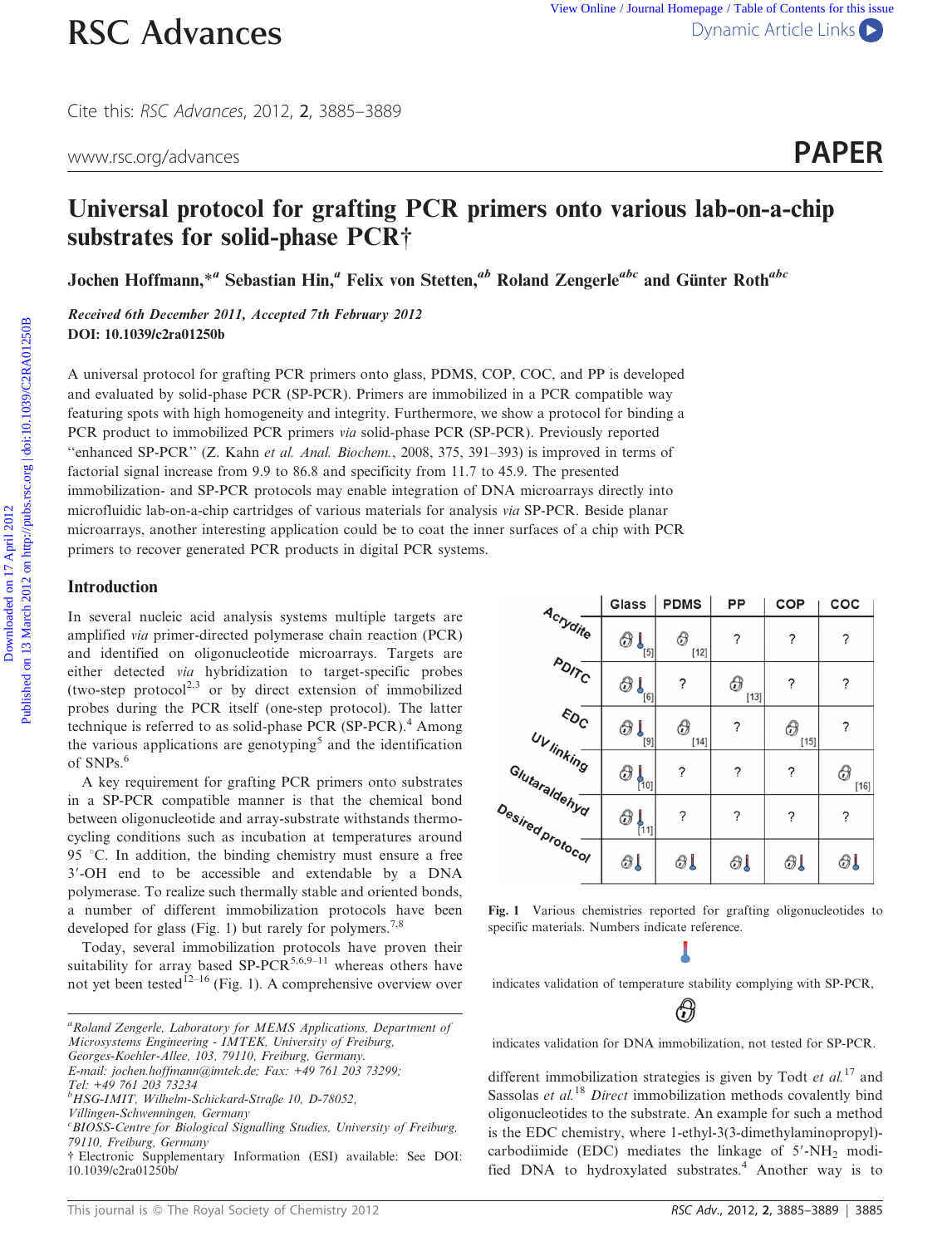UV-crosslink poly-dT modified DNA directly to glass<sup>10</sup> or embedded in a 3-D hydrogel matrix to plastic substrates.<sup>3</sup> Besides that, acrydite-modified oligonucleotides in an acrylamide gel can be spotted onto a substrate for oriented co-polymerization.<sup>5</sup> Indirect immobilization methods utilize homobifunctional linking molecules like glutaraldehyde $11$  and 1,4-phenylene diisothiocyanate (PDITC) $<sup>6</sup>$  for attaching oligonucleotides to</sup> activated or modified (mostly aminosilanized) surfaces. Fig. 1 summarizes immobilization chemistries that have been developed for different materials whereof only some have been applied to microarray based solid-phase PCR. From these data and current literature<sup>19,20</sup> it becomes clear that there is a great technical need for a simple, robust, and versatile immobilization strategy that is applicable to a variety of different substrates and compatible to SP-PCR.

This work aims to identify and verify a universal protocol for grafting oligonucleotides to a variety of different substrates like glass and polymers fulfilling the requirements for SP-PCR. To address this issue, the PDITC chemistry was investigated in more detail. The chemistry is based on the homobifunctional linking molecule PDITC<sup>6,17,21</sup> and has already been successfully demonstrated for SP-PCR,<sup>6</sup> and the fabrication of DNA microarrays on glass<sup>6</sup> and polypropylene (PP).<sup>13</sup> The objective of this study is to graft arrays of solid-phase primers with a spot density of  $>400$  spots cm<sup>-2</sup> onto polydimethylsiloxane (PDMS), PP, cyclic olefin polymer (COP), cyclic olefin copolymer (COC) as well as on glass, and to investigate the SP-PCR performance on these substrates.

# **Methods**

#### DNA immobilization

The general PDITC chemistry<sup>21</sup> for DNA immobilization is visualized in Scheme 1. First, hydroxyl groups are generated on the surface by activation with oxygen plasma (Scheme 1 B). Second, 3-aminopropyltriethoxysilane  $(APTES)^{22}$  is condensed onto the hydroxyl groups (Scheme 1 C). A covalently interconnected silane network is obtained by a subsequent curing step at  $70^{\circ}$ C. Next, PDITC is bound to the primary amino-groups of the APTESsilanized surface (Scheme 1 D). Finally,  $5'$ -NH<sub>2</sub> modified solid-phase primers for later solid-phase reactions are spotted in 1 nL droplets to the now thiocyanate activated surfaces in dilution series with concentrations of 0.05, 0.10, 0.20, 0.40, 0.80, and 1.60 µM. A  $5'$ -NH<sub>2</sub> and  $3'$ -Cy5 modified, not extendable primer is used to visualize primer immobilization and as spotting control (Fig. 2). Prior to applying the PDITC protocol, the polymer substrates are cut into the format of standard microscope slides. For each substrate, DNA microarrays are printed onto two separately processed and PDITC-activated slides using a 6  $\times$  4 nozzle Topspot® printhead, dispensing 24 spots per print.23 Three printing-blocks are deposited per substrate, with each printing-block composed of  $4 \times 5$  single prints (Fig. 2), resulting in 480 spots per printing-block and 1440 spots per substrate in total. Detailed immobilization protocols including materials are provided in the ESI.<sup>†</sup>

#### Principle of solid-phase PCR

When PCR is performed in a reaction compartment containing solid-phase primers as well as liquid-phase PCR primers, the



Scheme 1 DNA immobilization using PDITC chemistry. On the surface of an unmodified substrate (A), hydroxyl groups are generated using oxygen plasma (B); next, the aminosilane APTES reacts with the hydroxyl groups, leaving an amine terminated surface (C); the homobifunctional PDITC binds to the amine groups, terminating the surface with thiocyanate groups  $(D)$ ; finally, an oligonucleotide with  $5'$ - amine modification is covalently bonded to the surface (E).

latter in an asymmetric ratio (Scheme 2 A), two different reaction regimes of the amplification kinetics have to be distinguished. Phase 1: In the beginning of the reaction, liquidphase PCR kinetically dominates until one liquid-phase primer (green primer, Scheme 2 B) is depleted. This is owed to steric restriction and lower efficacy of the surface reaction. Phase 2: after depletion of the limited liquid-phase primer the generated liquid-phase amplicons predominantly anneal to the solid-phase primers, which can then be extended by a DNA polymerase. A combination of phase 1 and phase 2 allows for an amplification and immobilization of the sequence of interest to a solid-phase. This ''solid-phase PCR'' process is depicted in Scheme 2 C. Successful extension of the solid-phase primers is detected by binding of streptavidin-Cy5 (Scheme 2 E, F) to incorporated biotinylated dUTP (Scheme 2 D).

## Results and discussion

## DNA immobilization

Fig. 2 displays the fluorescent scan intensities of one printingblock per slide. On the different PDITC coated surfaces spot size vary due to different contact angles. Nevertheless, all spots show high integrity and homogeneity on COP, PP, COC, and PDMS. For graphical visualization, mean values and standard deviations of each concentration are calculated from 32 spots in total, on the basis of 16 signals from each replicate of an individually processed slide (Fig. 3). Fluorescence intensities of the spots increase linearly with concentration of the Cy5 primer (Fig. 2 and 3). The measured signal for the  $1.60 \mu M$  spotted solid-phase primer is lower than the extrapolated value,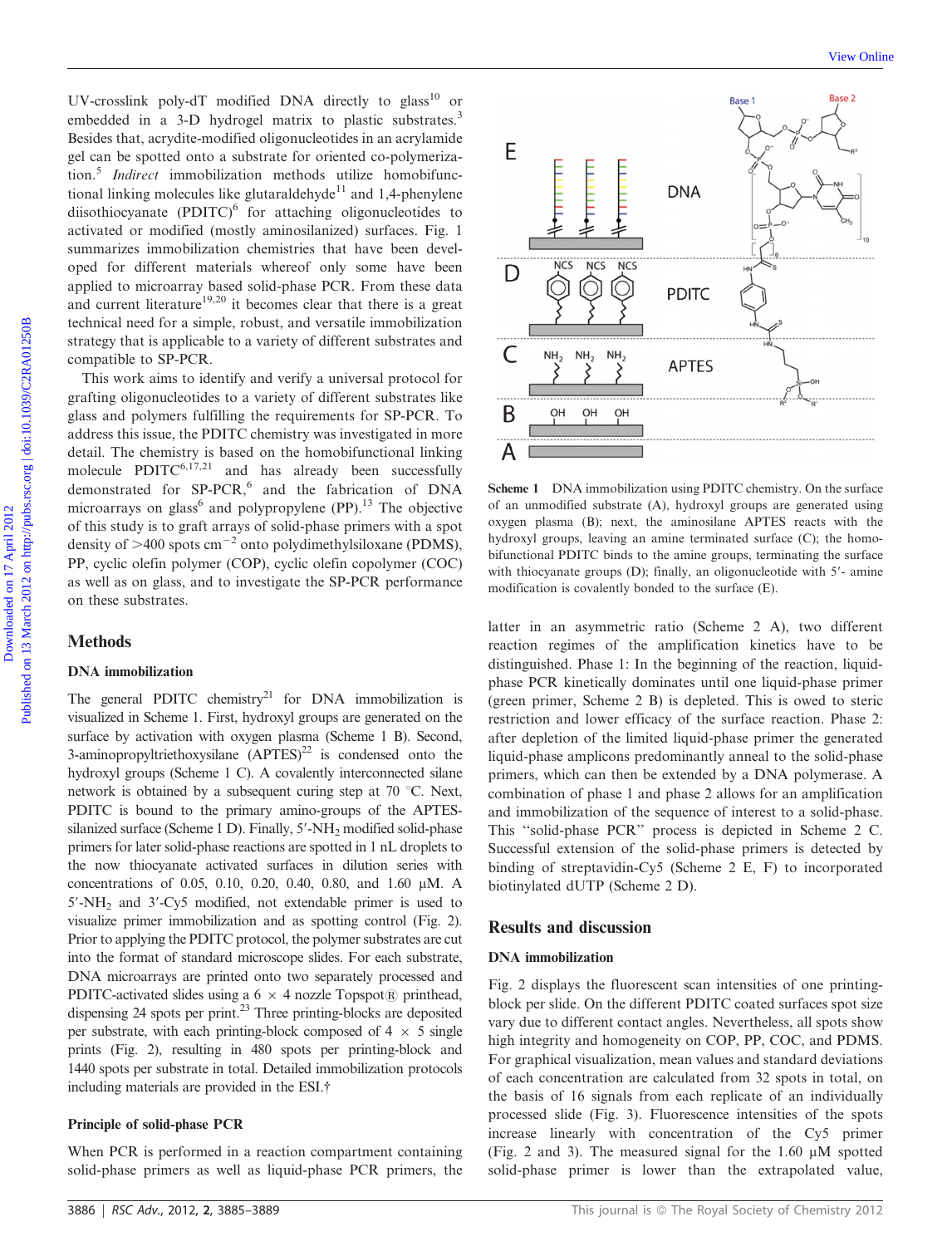

Fig. 2 Fluorescent scans of dilution series printed onto COP, PP, COC, and PDMS. Eighty replicas of a dilution series per printing-block are immobilized onto the different materials, distributed over 20 prints (row A) with 4 replicas per print (row B). Each droplet has a volume of 1 nL, depositing on each sub-array (from left to right) 50 amol, 100 amol, 200 amol, 400 amol, 800 amol, and 1600 amol of primer. Scanning is done in the Cy5 channel with exposure times of 500 ms. Intensities can be qualitatively assessed by using the colour scale on the right. (\*) misalignment of individual images due to the scanning software FIPS.





indicating either the beginning of saturation in binding capacity or quenching which can occur at high fluorophore densities.<sup>24</sup> Signals on PDMS showed the highest intensities of all investigated polymers. For successful immobilization, we



Fig. 3 Measured fluorescence intensities of the Cy5 primer dilution series bound to the investigated substrates. The signal of the  $0.05 \mu M Cy5$ primer is the lowest amount which can be distinguished from the background signal (spotting buffer only). From 0.05  $\mu$ M to 0.80  $\mu$ M, signals increase linearly, only  $1.60 \mu M$  spots shows lower intensities than expected, indicating a saturation limit. Numerical values represent the integral over the whole area of each spot.

identified several critical points of the processing protocol which are reported in the ESI.<sup>†</sup>

#### Solid-phase PCR reaction

For SP-PCR experiments, solid-phase primers with three different sequences are printed onto PDITC activated surfaces in final concentrations of 2.00  $\mu$ M in 1 nL droplets. Besides an extendable primer (Fig. 4, line b), a  $3'-Cy5$  modified not extendable spotting control primer (Cy5 primer) (Fig. 4, line a) and a not extendable primer with mismatching sequence (Fig. 4, line c) are added as specificity controls. The control spots should not yield any signals during SP-PCR amplification,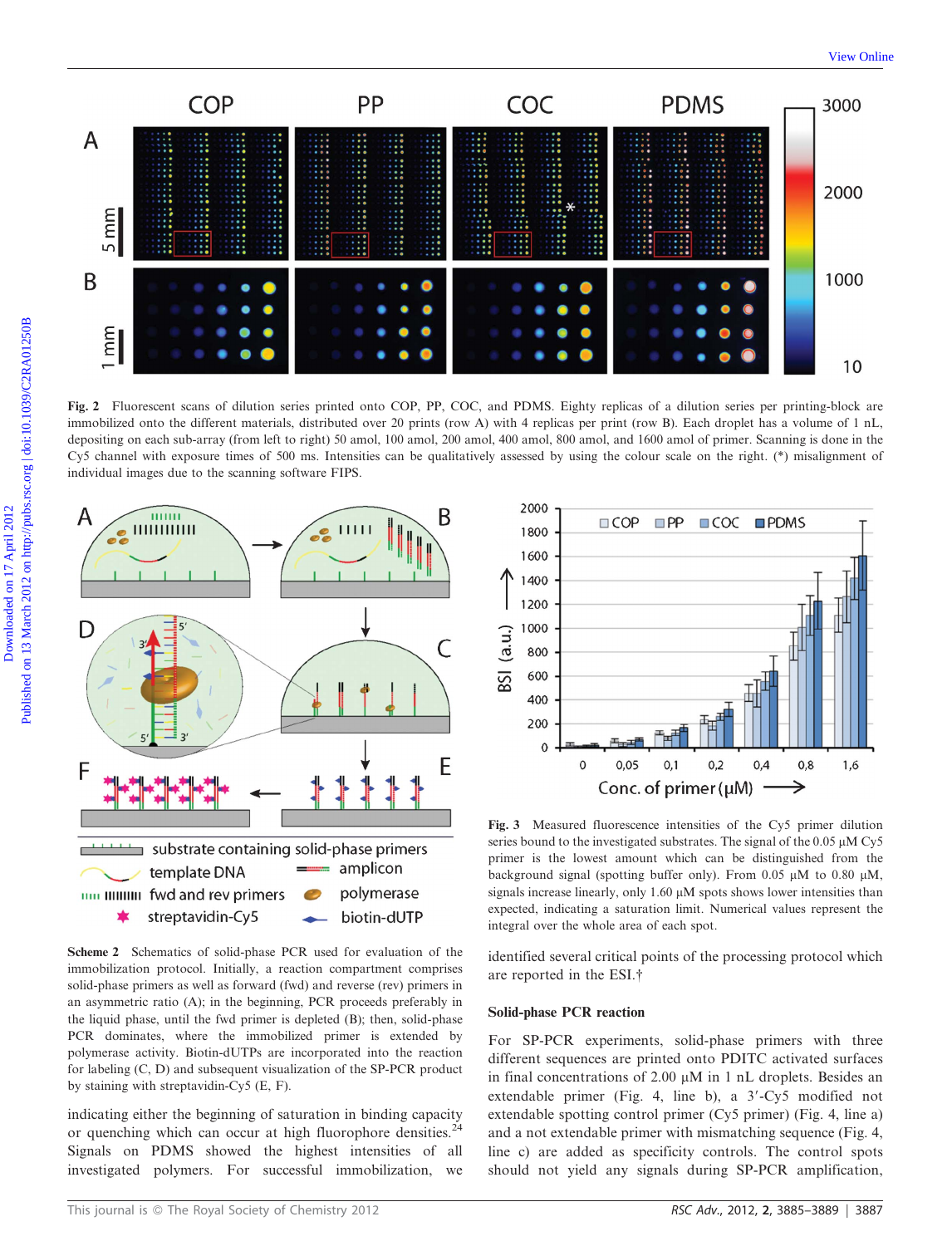

Fig. 4 Cy5 scans of the arrays containing the Cy5 primer as not extendable spotting control (lane a), the extendable primer as extension control (lane b), and the not extendable primer as negative control (lane c) in rows of four spots per substrate. Scanning is done before (row A) and after SP-PCR and staining (row B). Highly specific extension of the extendable primer is observed on all polymers and also on glass, although a remarkable amount of Cy5 primers is lost on all substrates.

being a measure for unspecific signal generation. The intensity values of the three different kinds of solid-phase primers are measured before and after SP-PCR by a microarray reader. One important point in assessing solid-phase PCR is the thermal stability of the bond linking the solid-phase primer with the substrate. Due to the extensive thermocycling for 50 cycles (45 min at 94 °C and 105 min at 60 °C in total) some of the covalently grafted primers may detach or degrade. This is analysed by the signal decrease of the spotting control before and after thermocycling (Fig. 4, lane a). Depending on the substrate, the observed fluorescence loss is 31.1 ( $\pm$  2.4)% on COC, 38.5 ( $\pm$  5.9)% on COP, 41.5 ( $\pm$  3.3)% on PP, 44.4  $(\pm 6.7)$ % on PDMS, and 55.6 ( $\pm 7.4$ )% on glass, where  $n = 16$ . In the literature, thermally induced losses of 60% after 40 PCR cycles for the self-synthesized linker BTA<sup>25</sup> and 40–60% after 50 PCR cycles for the linkers EDC, s-MBS, s-SIAB, s-SMCC, s-GMBS, s-MPB are reported for glass.<sup>4</sup> Observed fluorescence intensity of not extendable Cy5 primers (spotting control) remaining on polymers after SP-PCR are 1.6 (COP), 2.1 (PP), 2.2 (COC), and 2.0 (PDMS) times higher than on glass. For absolute values, see Fig. 5. Hence, in terms of thermal stability, our protocol for grafting primers appears to be slightly more efficient on polymers than on glass.

A prerequisite in SP-PCR is the extendibility of solid-phase primers. We determined the factorial signal increases of each type of solid-phase primer as a ratio of the intensities after and before SP-PCR. Measured signal increases of extendable primers are between 43.9 and 86.8, compared to 1.4–10.0 in the paper "enhanced SP-PCR" published in  $2008<sup>1</sup>$  Signal increases of the not extendable primers (negative controls) are between 1.1 and 2.5 (Fig. 5, Table 1). When calculating specificity, in accordance  $to<sup>1</sup>$  as the ratio between the extendable and not extendable primer after SP-PCR, we also obtain a higher specificity of 31.7  $(\pm 4.3)$  (glass), 45.9 ( $\pm 20.9$ ) (COP), 21.6 ( $\pm 3.3$ ) (PP), 21.7  $(\pm 2.8)$  (COC), and 34.2  $(\pm 6.7)$  (PDMS) compared to published values of  $7.6-11.7$ .<sup>1</sup> The background increased only slightly after SP-PCR with factors between 1.5 ( $\pm$  0.6) (COP) and 2.6 ( $\pm$  0.3) (PP), which is due to the addition of 0.1% BSA (w/v) to the PCR amplification mix, preventing the absorption of PCR-components to the substrates.<sup>26</sup> We obtained highly



Fig. 5 Measured fluorescence intensities for each substrate before (crossed bars) and after (bold bars) solid-phase PCR. On all substrates, signals from the extendable primer significantly increase after SP-PCR, whereas signals remain close to the background for the not extendable primer, indicating an excellent SP-PCR system. All solid-phase primers are spotted in end-concentrations of  $2.00 \mu M$ , for which reason, intensities of the Cy5 primer before PCR are higher than intensities from Fig. 2 (end concentration of Cy5 primer:  $1.60 \mu M$ ). Gaussian standard deviations include slide to slide variations,  $n = 16$ .

specific and significant signal increases of solid-phase primers on all substrates, indicating a well-balanced SP-PCR system. Details of the SP-PCR system as well as the improvements in treatment of the surfaces are described in the ESI.<sup>†</sup>

#### Conclusion and outlook

We presented a universal protocol for grafting PCR primers using PDITC chemistry onto the various lab-on-a-chip substrates; glass, COP, PP, COC, and PDMS. Furthermore, we could successfully amplify and immobilize a DNA sequence of interest to certain spots on all materials by SP-PCR. Thus, we demonstrated the Desired protocol from Fig. 1. In contrast, other reports analysed applicability of immobilization protocols only very specifically for either polymers<sup>3,7,8</sup> or glass<sup>5,6,9–11</sup>, and most of these protocols have not been tested for SP-PCR. Compared to previously reported SP-PCR systems, $^{1,4}$  we obtained highly intense and specific signals showing that enough extendable solid-phase primers are provided on the surfaces and an